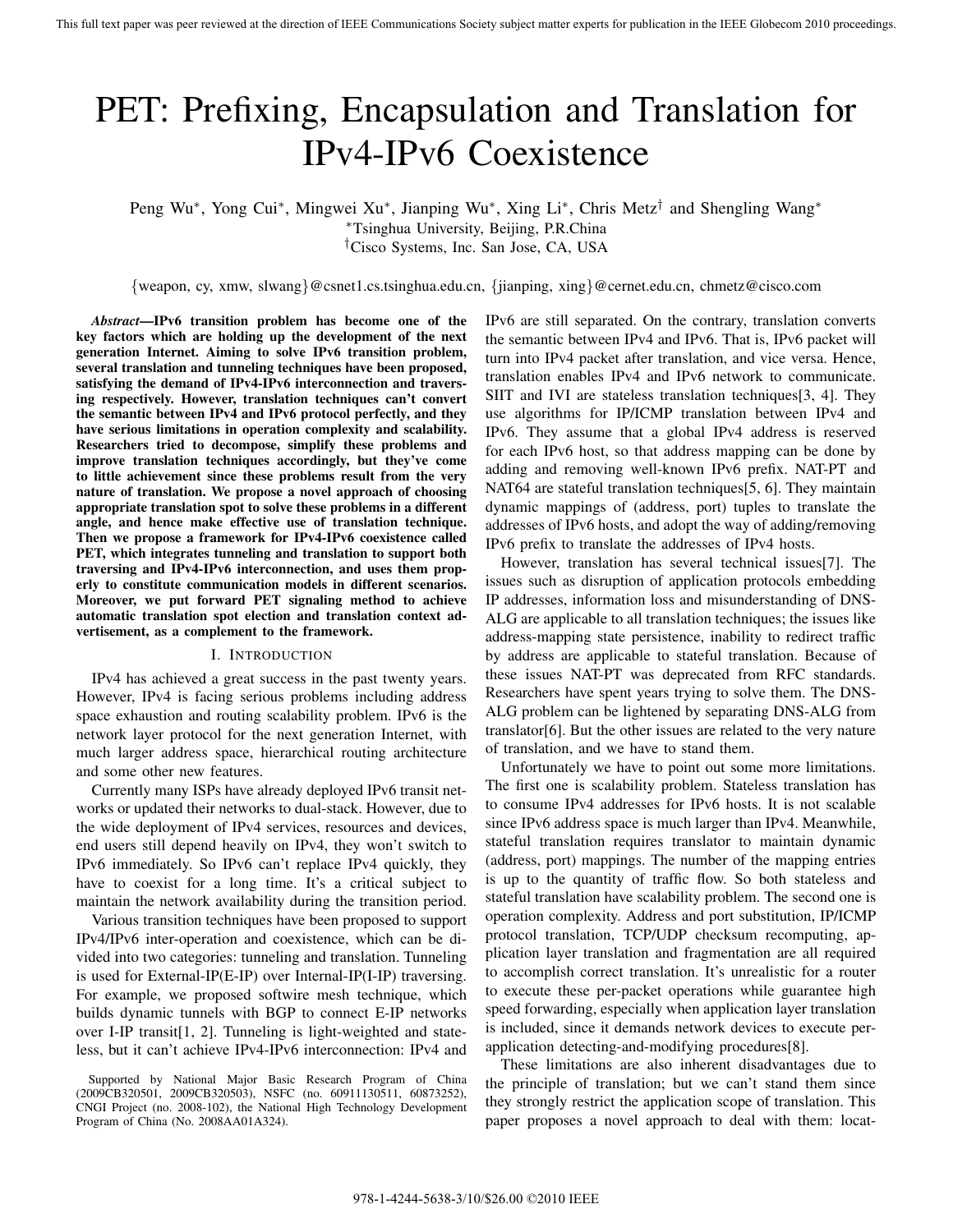ing appropriate spot to perform translation, where operation complexity is tolerable and scalability isn't a concern. In this way we can avoid the limitations while still achieving IPv4- IPv6 interconnection. Then we proposes a generic transition framework called PET to solve transition problems in various scenarios. PET uses tunneling and translation properly to fit different cases, and combines them when appropriate to utilize their respective advantages. Furthermore, we put forward the signaling method to achieve automatic translation spot election and translation context advertisement.

The rest of this paper is organized as follows. In Section II we bring forward the method of choosing appropriate translation spot. Section III provides the design of PET framework. We propose PET signaling for automatic translation in Section IV. Section V is a case study and evaluation of applying PET for IPv6-to-IPv4 communication. We give our conclusion in section VI.

## II. CHOOSING APPROPRIATE TRANSLATION SPOT

Translation has high operation complexity and scalability issue as its inherent disadvantages. Luckily, by choosing appropriate spot to perform translation, we can diminish these disadvantages. We'll describe the method in this section.

# *A. Locating Translation Spot in Dual-Stack Transit Situation*

The basic idea under this direction is to put translation devices in edge networks rather than in backbone. The reason is as follows. Due to their high traffic volume, routers in backbone networks only support routing and forwarding as basic functions, and their forwarding is implemented by hardware. It's not realistic to perform a real-time per-flow mapping and per-packet modification deep to application layer on them. On the contrary, traffic volume in edge networks isn't that high, and line-speed forwarding isn't necessary there. The cost of performing translation is acceptable in edge networks.

Intuitively translation should be done on IPv4-IPv6 border. So let's consider the situation with multiple IPv4-IPv6 borders first. A typical topology is shown in Figure 1(a). A dual-stack backbone is connected to IPv4 Internet through AFBR2(Address Family Border Router). One or more IPv6 edge networks are attached to the dual-stack backbone through other AFBRs, such as AFBR1. Hosts in IPv6 edge network want to communicate with IPv4, so translation is required.

Apparently, there are two spots which can perform translation: AFBR1 and AFBR2, both on IPv4-IPv6 border. When translation is performed on AFBR1, packets from IPv6 edge to IPv4 Internet go through the backbone as IPv4 packets after translation; Otherwise translation is performed on AFBR2, packets from IPv6 edge to IPv4 Internet go through the backbone as IPv6 packets before translation. If the backbone is small in size and attached with only several edge networks, then translation can be done on AFBR2 for unified administration and simplicity. If the backbone is large and attached with many client networks, then it's not scalable and efficient to perform translation on AFBR2. In this case we'd better choose AFBR1 instead. In general, we can locate translation spot based on network condition in dual-stack transit situation.



Fig. 1. locating translation spot in different situations

#### *B. Locating Translation Spot in Single-Stack Transit Situation*

We can go a step further here. What happens when the transit becomes single-stack? Then there is only one IPv4- IPv6 border spot. It seems that we have no choice: whether the border spot is in backbone or edge network, we have to perform translation there. However, actually we can perform translation in locations other than IP protocol border, as long as we hold enough knowledge to execute it. The only difficulty is forwarding: if translation is executed in advance(before packets reach the border), then translated packets can't be forwarded to the IP border spot because of the diversity in IP protocol; else translation is executed postponed(after packets pass the IP border), then to-be-translated packets can't be forwarded from the IP border spot to the translation spot.

Actually, if we regard the protocol of the network between the border spot and the translation spot as I-IP, this is an E-IP over I-IP traversing problem: in the former case, I-IP packets are translated to E-IP in I-IP network, so an E-IP over I-IP traversing path is required to forward translated packets to reach E-IP network; in the latter case E-IP packets are translated to I-IP in I-IP network, so when to-be-translated packets enter I-IP network, an E-IP over I-IP traversing path is required to forward them to the translation spot. In both cases we can use a tunnel connecting the border spot and the translation spot to build the forwarding path. Our design brings an extra tunnel here, nevertheless the cost of a tunnel is much lower than translation process itself, and hence acceptable.

Figure 1(b) provides a typical topology of performing translation in single-stack transit situation. Unlike the topology above, the backbone network here is IPv6 only, and the spot between an IPv6 edge network and the backbone is not an IPv4-IPv6 border. We call the router on that spot a PE(Provider Edge router). There're two ways to perform translation in this situation, too. The first one is translating on the AFBR directly, and the second one is translating on PE and using a tunnel to traverse the IPv6 backbone. When applying the second way, Every PE builds a tunnel with the AFBR to forward the translated IPv4 packets to the AFBR, and to receive the to-be-translated IPv6 packets from the AFBR. In general, we can locate the translation spot based on network condition in single-stack transit situation, too.

## III. PET FRAMEWORK

# *A. An Overview of PET Framework*

Based on the improvement of performing translation on appropriate spot, we propose a framework for IPv4-IPv6 coexis-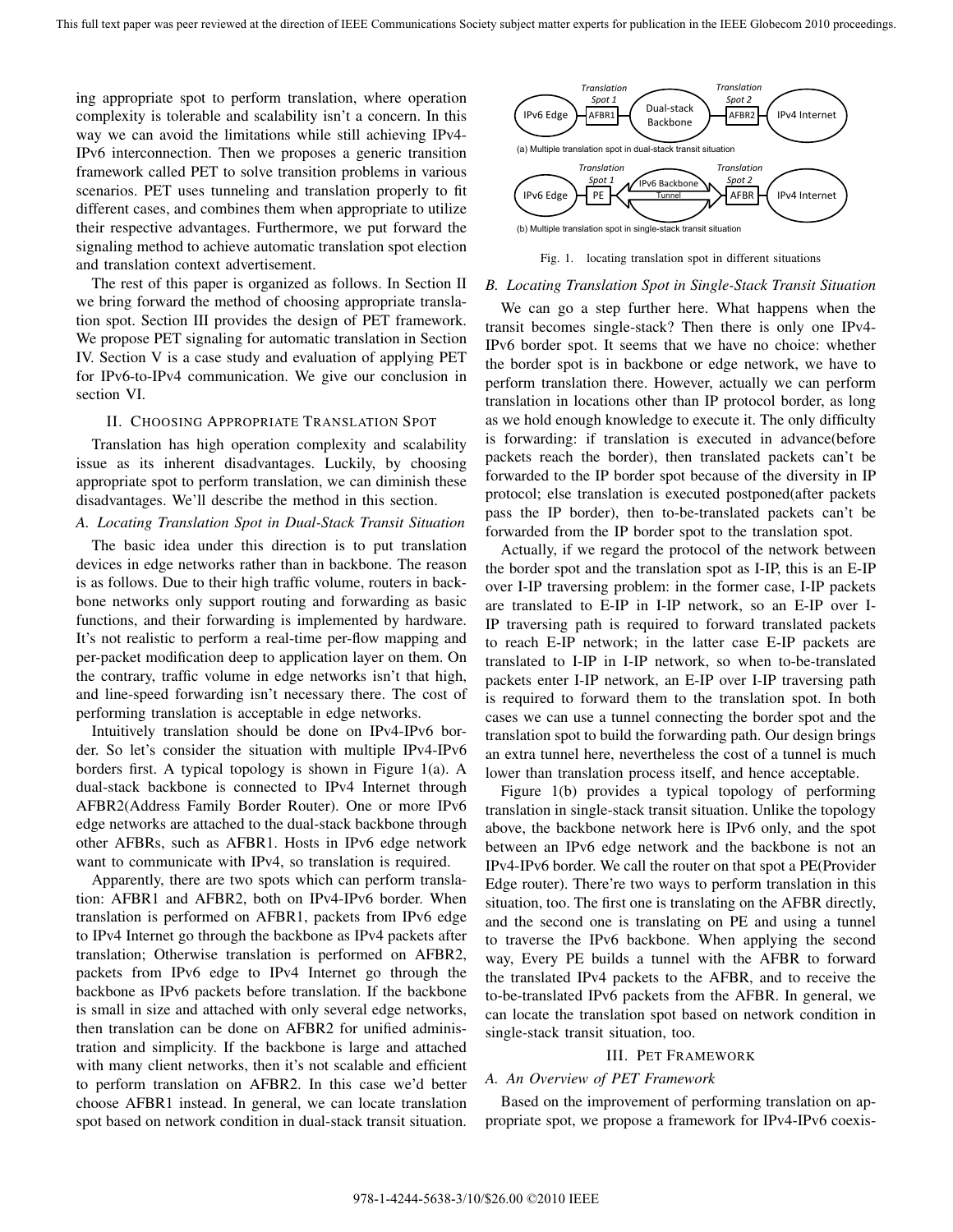

Fig. 2. PET Framework Topology

tence called PET(short for Prefixing, Encapsulation and Translation) in this section. PET is a generic solution for IPv4/IPv6 transition, which can achieve both E-IP over I-IP traversing and IPv4-IPv6 interconnection(for notation unification we use E-IP and I-IP to represent IPv4-IPv6 interconnection as well below). Both tunneling and translation are used properly in PET to fit different scenarios, and they can collaborate to utilize their respective advantages when necessary.

Figure 2 presents the design topology of PET framework. There is an I-IP backbone in the center working as a transit, and a number of E-IP/I-IP client networks attached to the backbone. There is also a connection between the I-IP backbone and an E-IP backbone which also have E-IP client networks. PET can achieve end-to-end communications between any two client networks of I-IP backbone, and between client network of I-IP backbone and network behind E-IP backbone. We believe this topology covers most network transition scenarios.

## *B. Basic Components of PET*

*1) Encapsulation:* the Encapsulation component includes all the tunneling operations on data plane, such as encapsulation, decapsulation, fragmentation and so on. Based on these operations, packets from E-IP network are encapsulated, sent across I-IP transit network, decapsulated and reach another E-IP network. Prefix advertisement on control plane is required to support correct forwarding along the path.

*2) Translation:* the Translation component includes all the translation operations on data plane, such as address mapping and protocol translation, fragmentation and so on. Here protocol translation includes network layer translation and application layer translation. Based on these operations, packets are translated between IPv4 and IPv6.

*3) Prefixing:* the Prefixing component stands for all prefixrelated control plan operations for tunneling and translation. In tunneling, prefixing includes routing prefix advertisement, tunnel endpoint discovery, tunnel signaling, etc. For example, in softwire mesh mechanism, MP-BGP is extended to advertise E-IP routes and to distribute tunnel parameters before data forwarding. In translation, prefixing includes address mapping algorithm, routing prefix advertisement and prefix configuration. For example, in IVI, address mapping is done by adding/removing ISP specific IPv6 prefix, this prefix and the more specific prefixes of client networks are advertised to



Fig. 3. PET communication model design for E-IP=*>*I-IP=*>*E-IP



Fig. 4. PET communication model design for E-IP=*>*I-IP=*>*I-IP

guide the traffic between client networks and translation spot.

# *C. Communication Mode Design for Different Scenarios*

We can extract three distinct scenarios from figure 2, which cover all the communication demands in the topology of PET framework. We offer the design of communication models for these three scenarios as follows.

*1) E-IP*=*>I-IP*=*>E-IP:* This is the traversing scenario: an E-IP network want to communicate with another E-IP network across the I-IP transit. PET adopts tunneling to handle this scenario. The operations and procedure are shown in figure 3. The PET device on the border of source client network encapsulates the E-IP packets and forward them across the I-IP transit to the PET device on the border of the destination client network. There the packets are decapsulated and forwarded to the destination in E-IP customer network.

*2) E-IP*=*>I-IP*=*>I-IP:* In this scenario, an E-IP customer network wants to communicate with an I-IP customer network across the I-IP transit. There are two ways to deal with this scenario, both shown in figure 4. The first is translation plus forwarding and the second is tunneling plus translation.

Taking the first way, when an E-IP packet arrives at the PET device on the border of the source client network, it will be translated into an I-IP packet and forwarded directly through the I-IP transit to the destination in I-IP client network. Taking the second way, when an E-IP packet arrives at the first PET device, it will be encapsulated as an I-IP packet and forwarded through the I-IP transit to the second PET device. Translation from E-IP to I-IP is performed on the second PET device after the I-IP packet gets decapsulated to E-IP. Then the packet will be forwarded to the destination host in I-IP client network.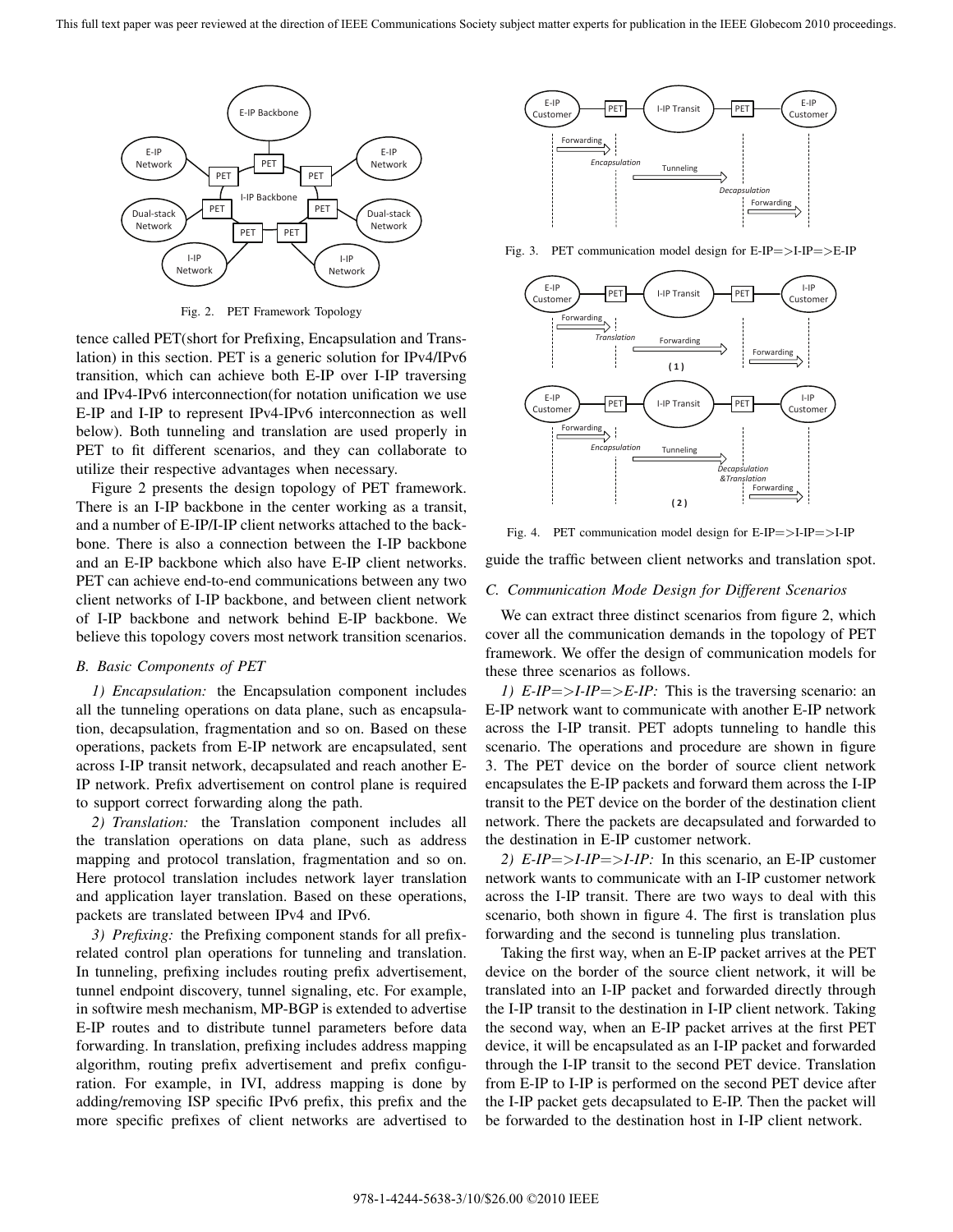

Fig. 5. PET communication model design for I-IP=*>*I-IP=*>*E-IP

The two communication models both work. The choice is made once the translation spot is decided. There's no conclusion on which way is better, we should choose the model based on concrete situation. Factors like the size of I-IP client network and I-IP backbone, the capability of the PET devices performing translation will all affect the choice.

*3) I-IP*=*>I-IP*=*>E-IP:* This is the reverse direction of last scenario: an I-IP customer network wants to communicate with an E-IP customer network across the I-IP transit. There are also two communication models for this scenario, both shown in figure 5. The first is forwarding plus translation, and the second is translation plus tunneling.

Taking the first way, an I-IP packet is forwarded directly from I-IP client network to I-IP transit and reach the second PET device which is on IP protocol border. There the packet will be translated into an E-IP packet and forwarded to the E-IP destination. Taking the second way, when an I-IP packet arrives at the first PET device, it will be translated in advance into E-IP, and then get encapsulated as an I-IP packet to pass through the I-IP backbone. When the encapsulated packet reach the second PET device, it will be decapsulated to E-IP and forwarded to the destination. Here both models work, too.

# IV. PET SIGNALING FOR AUTOMATIC TRANSLATION *A. Translation Spot Election*

Now we are clear that it's important to locate appropriate translation spot. Since PET framework support translation on multiple spots, we should guarantee it's performed on the right spot. This can be done by a signaling process between PET devices, carried by protocols like ICMP or BGP.

The remaining question is, what's the criterion to decide which spot is an appropriate translation spot? According to our analysis in section II, PET device whose performance is better and where there's no scalability issue to execute translation is preferred to be translation spot.

We propose the concept of Translation Preference (TP) to represent the appropriateness to perform translation. The value of TP can be inferred by bandwidth, traffic volume, traffic load, etc. The PET device whose bandwidth/traffic volume is high will get a low TP value, because this device is probably locating in a backbone where it's not effective to perform translation. More intuitively, if the network behind a PET device is large, it'll get a low TP value. If the traffic load is relatively low in a period, then this PET device has extra capability to perform translation, it should raise its TP value. The value may be affected by administrators' policy, too. For example, some network administrators are not willing to provide translation service for certain address blocks. As a qualitative description, we won't give an exact formula to calculate TP value.

After determining their own TP values, PET devices can exchange TP values with each other. Then each PET device can decide independently which one along the path should perform translation. The communication model is decided simultaneously: whether we need an extra tunnel, and if we do, which devices are the tunnel endpoints.

## *B. Translation Context Advertisement*

There is some more information that PET devices need to learn from others through signaling process. It's the necessary context to execute translation. For stateless translation it's the mapping prefix, and for stateful translation it's the address pool used for dynamic address mapping.

For example, in an IPv6=*>*PET1=*>*IPv6=*>*PET2=*>*IPv4 scenario, if we use stateless translation, then PET2 should tell PET1 the prefix for IPv4-IPv6 address mapping when PET1 performs the translation; if we use stateful translation, then PET2 should tell PET1 the IPv4 addresses PET1 can use for address mapping when PET1 performs the translation. PET1 itself can't decide this information since it's not in the IPv4- IPv6 border and hence doesn't own the whole IPv6 address block or the IPv4 address block.

The translation context advertisement can also be achieved by BGP, ICMP or other protocols. Whether to advertise the context is decided by the result of translation spot election.

#### V. PET64: A CASE STUDY AND EVALUATION

## *A. PET64 with IVI and softwire*

In this section we'll present an instance to apply PET framework. We restrict the scenario into the situation where IPv6 only host communicates with IPv4-only host/server in IPv4 Internet through an IPv6 backbone. We call the PET solution under this scenario PET64. Figure 6 shows the scenario of PET64. It is a specialization of *I-IP*=*>I-IP*=*>E-IP* scenario in figure 5, so the communication can be achieved by either forwarding plus translation or translation plus tunneling.

We adopt softwire mesh as tunneling technique and IVI as translation technique. PET devices are deployed between IPv6 backbone and client networks(PET1 in figure 6), and on border of IPv6 and IPv4(PET2 in figure 6). Both PET1 and PET2 are capable of performing softwire and IVI, i.e., they're routers with IVI translating function as well as softwire endpoint.

In control plan PET signaling is used to decided the communication model of PET64. As is shown in the figure 6, PET1 and PET2 exchange their TP to negotiate the translation spot for IPv6 client network behind PET1. If TP2 has higher value, PET2 will perform IVI translation. Else PET1 will perform IVI